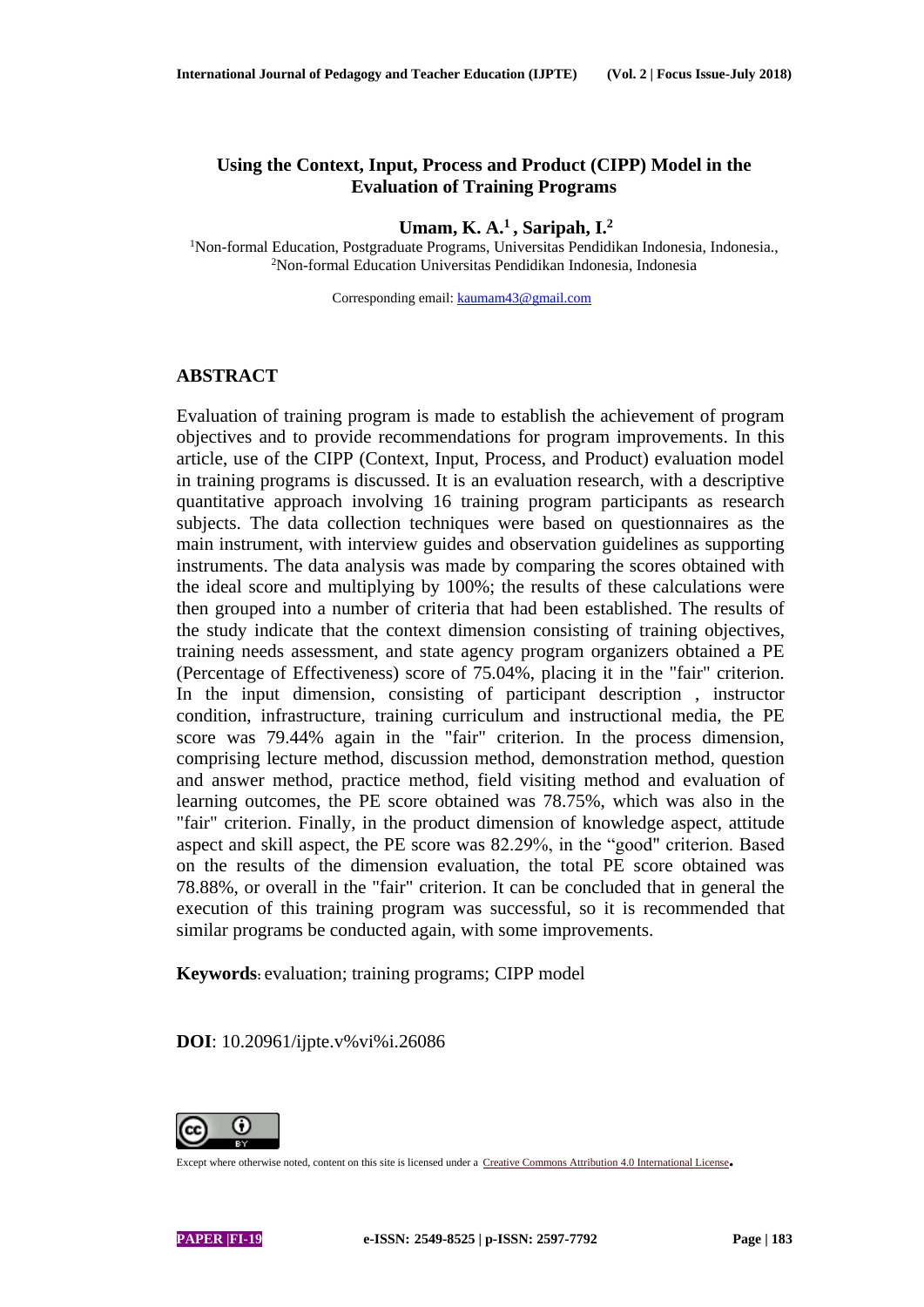# **INTRODUCTION**

Balai Balai Latihan Kerja Lembang is one of the government institutions that is tasked to prepare skilled and ready to use workers in accordance with the demands of the labour market. The main responsibility of Balai Latihan Kerja is to conduct certain tasks of the Office of Labor and Transmigration and to organize several types of skills training in order to prepare a qualified and productive workforce. Balai Latihan Kerja Lembang, based on Minister of Labor Regulation No. 21, 2015, has the task of conducting training, empowerment and workforce competence tests, with excellence in the fields of agriculture, plantations, farming, fishing, processing and mechanization of agriculture. Balai Latihan Kerja Lembang organizes a systematic and planned training program with objective of creating prospective workers who have expertise in accordance with the fields and needs of the labour market. The stages of the training program consist of program planning, implementation and evaluation, which must all be well organised in order to achieve the program objectives.

According to Alvarez, et al (2004) evaluation is one of the important stages in a training program. Through it, the success or failure of the program with respect to content and design, changes in the learners, and their impact on the organization, can be observed. Kuo, et al (2012) add that evaluation is an activity that aims to understand how things happen. According to Sundoyo, et al (2012), it is a systematic and continuous process for collecting, describing, interpreting and presenting information about a program for use as the basis for decision making. Based on the various opinions, it can be concluded that evaluation is an activity of gathering, analyzing and presenting information about an object, whose results can be used in decision making.

In evaluation, evaluators use different models. Their differences stem from the ideology, cognitive style and analytical ability of the model's inventor. Evaluator can choose a standard model that already exists and which is considered the most suitable for the purpose of the evaluation or for developing their own models. In 1965, an evaluation expert named Daniel L. Stufflebeam formulated an evaluation model called the CIPP model, whose name was taken from the initials letters of the model components, namely Context, Input, Process and Product. According to Stufflebeam (1971), evaluation made by the CIPP model is an activity which provides an overview, collecting and providing useful information to make decision alternatives. Reasons why this model is often used, according to Widoyoko (2016), is that it can be applied in various fields, such as education, management or business, and at various levels; for example, projects, programs or institutions. Tokmak, et al (2013) added that the model is based on program evaluation and redesign by defining participants' needs in terms of context, strategy, plans, activities, interactions and assessments. In addition to these reasons, the comprehensiveness of the evaluation dimensions contained in the CIPP model is also one of the reasons why it is often used.

In the previous discussion, it has been explained that the CIPP name is taken from the initial letters of the dimensions of the evaluation model, namely Context, Input, Process and Product. According to Kuo, et al (2010), context evaluation relates to the focus of the program objectives, the conditions of the target and the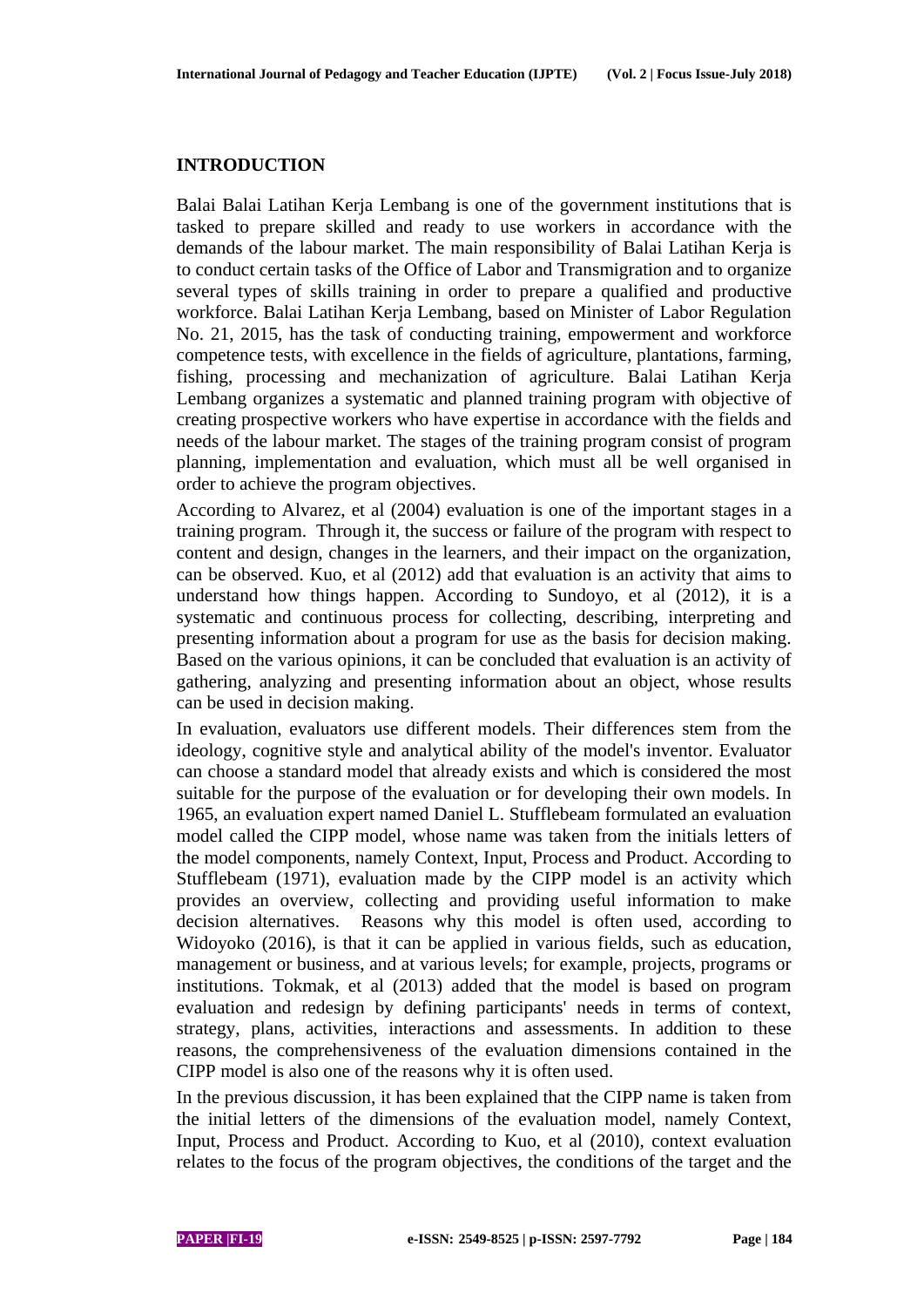curriculum, and the organizational capacity, including the environment in which the evaluation takes place. More specifically, Topno (2012) adds that context evaluation can determine the extent to which program objectives and targets correspond to the needs of the assessed organization, and whether or not the needs assessment accurately identifies the needs of the organization and work culture. Input evaluation, according to Khalid (2012), is any form of strategy devised to achieve the desired objectives. From an expert's explanation, it can be understood that input evaluation is an evaluation component that aims to formulate areas that need to be prepared in the program execution, based on the identification of needs made before, to achieve the objectives of the program. Process evaluation, according to Zhang, et al (2011), is evaluation aimed at monitoring program execution and emerging obstacles, as well as identifying any program improvement needs. In the CIPP model, process evaluation is directed at determining the conformity between what is planned and what is being implemented. It is an activity that aims to evaluate the learning outcomes of the learners, through which instructors can attempt to establish whether there has been an impact after the learning process.

Evaluation conducted at Balai Latihan Kerja Lembang uses a model that focuses on the responses of participants, so some components of the program are overlooked. The training program at Balai Latihan Kerja Lembang lasts 25 days and evaluation is made on the tenth and last days; it is considered impractical to fully observe the whole training program. Based on this background, a training program is evaluated using CIPP model; the program chosen is chili cultivation training. This program was chosen because it is a new program in Balai Latihan Kerja Lembang, so it is vital for the evaluation to be made using a model capable of describing the overall program implementation.

# **RESEARCH METHODS**

This research is an evaluative study using the CIPP (Context, Input, Process and Product) model with a quantitative descriptive approach. The population in the study is all the learners following a training program on chili cultivation, with a total of 16 participants. In determining the number of samples, the total sampling technique was used because, according to Sugiyono (2012), if the total population is less than 100, then the number of samples should be as large as the size of the population, so the number of samples in this study is 16 trainees. To obtain the necessary data, a questionnaire was used as the main instrument, and an interview guide, along with observation guidelines, as supporting instruments. The data were analysed by comparing the scores obtained with an ideal score, multiplied by 100%, then grouped by the categories that had been developed (see Table 1.). The analysis aimed to calculate the Percentage of Effectiveness (PE) obtained from the average score of Percentage of Aspect (PA). To determine the PA score, the following formula was used:

$$
PA = \frac{respondents \, score \, average}{maximum \, score \, range} \times 100\%
$$

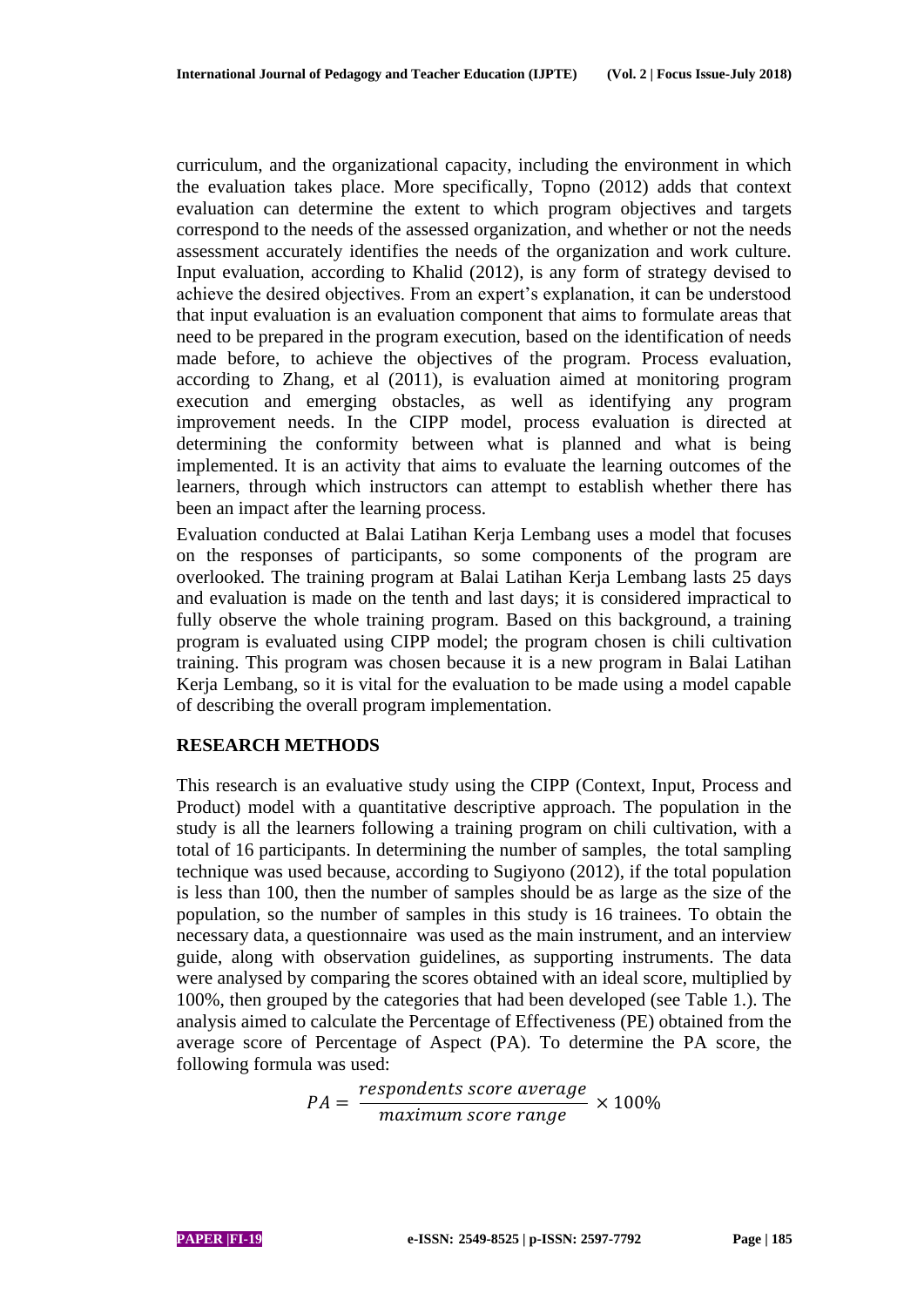|               | No Score Range |         |           | Criterion       |  |  |
|---------------|----------------|---------|-----------|-----------------|--|--|
|               | $90\%$ -       |         |           | 100 % Very good |  |  |
| 2             | 80 %           |         | 89 %      | Good            |  |  |
| $\mathcal{F}$ | 70 %           |         | $-79\%$   | Fair            |  |  |
|               |                | $\,<\,$ | 69 % Poor |                 |  |  |

Table 1. Effectiveness Criteria

# **RESULTS AND DISCUSSION**

#### **Context Evaluation**

Context evaluation aims to determine how far the goals and objectives of the program are being achieved in accordance with the needs established. A specific aspect assessed in context evaluation is the objective of the training program, the training needs assessment and the training program organizer. The results of the evaluation of the dimensions of context can be seen in Table 2.

Table 2. Training Program Evaluation Results in the Context Dimension

| Dimension               | <b>Aspect Evaluated</b>              | $\overline{x}$ | PA(%) | Criterion |
|-------------------------|--------------------------------------|----------------|-------|-----------|
|                         | <b>Training Program Objectives</b>   | 3.05           | 76.30 | Fair      |
| Context                 | <b>Training Needs Assessment</b>     | 2.94           | 73.44 | Fair      |
|                         | Program Organizer                    | 3.02           | 75.39 | Fair      |
| Percentage<br>Dimension | of Effectiveness (PE) in the Context |                | 75.04 | Fair      |

From the results of the study on the aspect of the training program objectives, the percentage of aspect (PA) score obtained was 76.30%, placing it in the "fair" criterion. The criteria indicate that the formulation of the training program objectives have been in accordance with the needs to be achieved. From the results of the interviews with the program managers, it was discovered that the formulation of objectives was based on the results of the identification of needs that had been made. However, based on the results of the interviews with the participants, it was discovered that the aims were not delivered to them, so they did not understand the purpose of the training. In general, the purpose of training is to improve the ability of the graduates of the program, which includes the improvement of knowledge, skills and attitudes. This is in line with the opinion of Notoatmodjo (2003), who states that the purpose of education and training is to describe the knowledge, attitudes and actions, appearance and so on that are expected to be possessed by the subjects after a certain period of time. The formulation of the objectives of this training is stipulated in the Regulation of the Minister of Labor and Transmigration of the Republic of Indonesia number 8 of 2014, namely to improve the competence or skills of the community, which includes the improvement of knowledge, skills and work attitude in accordance with the training field in which people participate.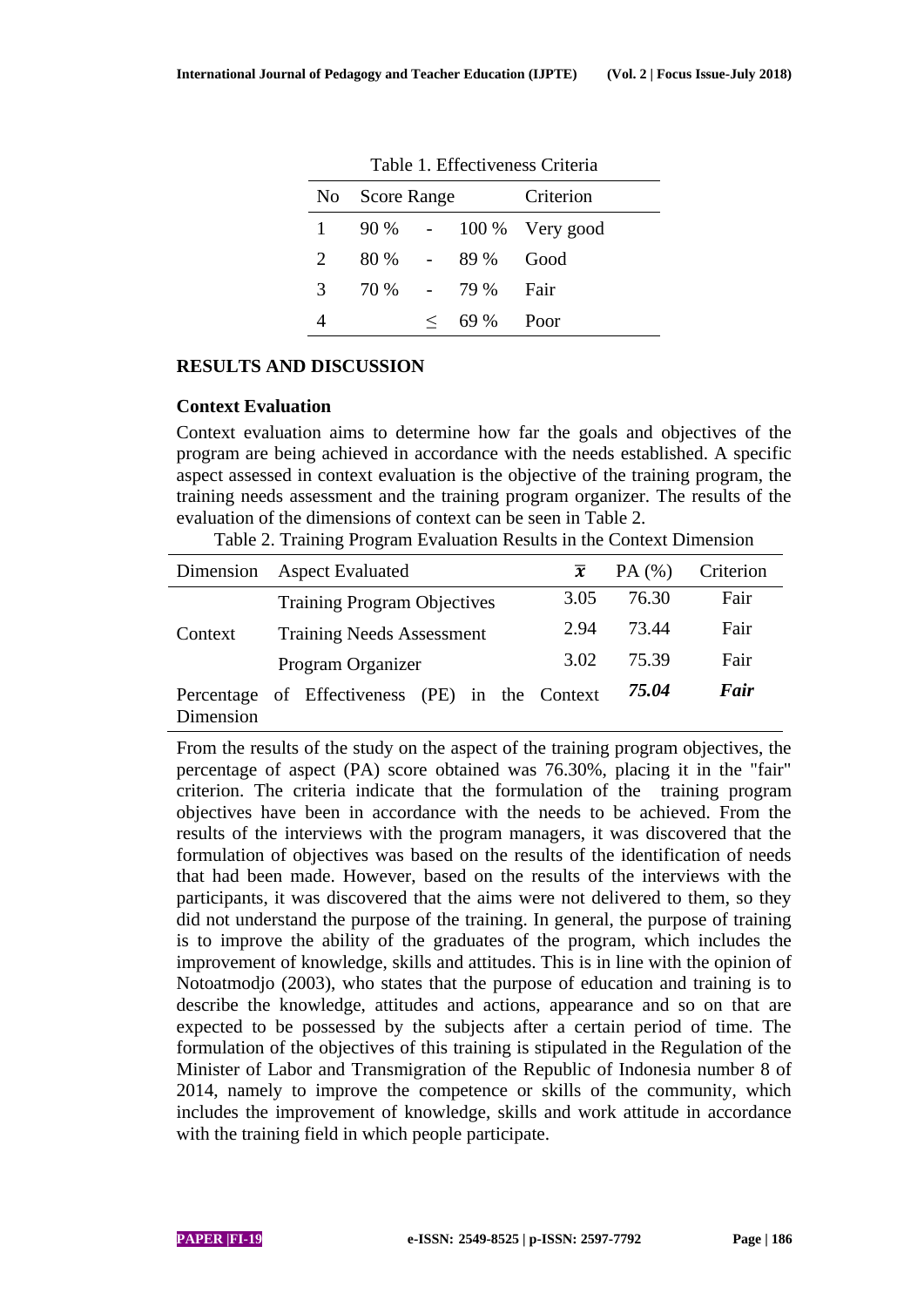The Training Needs Assessment (TNA) aspect evaluation obtained a PA score of 73.44%, which is in the "fair" criterion. The evaluation of this aspect is based on the TNA stages described by Barbazette (2006), which consist of data collection techniques, data analysis, and the effect of data on program planning. TNA is a very important stage because it is the basis for formulating the design of training programs. These reasons are in line with the opinion of Mudayen & Lantum (2008), who state that needs analysis is the basis for compiling training materials and appropriate training curricula which are in accordance with the needs of human resources.

Evaluation of the program organizer aspect aimed to ascertain the readiness of institutions to organize training programs. This evaluation was based on questions that aimed to determine the degree of readiness of the institution. Suprijanto (2008) states that three factors can be used to measure the level of readiness of institutions to conduct training programs: the composition of the committee; the availability of program equipment; and the budget situation. From the evaluation results of this aspect, the PA score obtained was 75.39%, being in the "fair" criterion. This shows that Balai Latihan Kerja Lembang, as the organizer of the training program, had sufficient readiness to undertake it.

The results of the evaluation of the context dimension show that the Percentage of Effectiveness (PE) score obtained was 75.04%, or again in the "fair" criterion. Therefore, it can be inferred that the implementation of the agricultural cultivation training program for chilis was in accordance with program objectives and the results of the needs identification. Balai Latihan Kerja of Lembang, as the organizer of the training program, had also prepared everything needed to run the program effectively.

# **Input Evaluation**

Input evaluation aims to identify and measure the capabilities of the resources, systems and strategies to be used in the program execution stage. In a training program, input evaluation is used to formulate which learning methods are the most appropriate for the trainees, the instructors and the infrastructure availability. The aspects evaluated in the input dimensions are the trainee's characteristics, instructor's condition, training curriculum, instructional media and infrastructure. The results of the evaluation based on input dimensions can be seen in Table 3.

| <b>Dimension</b> | <b>Aspect Evaluated</b>             | $\overline{\bm{x}}$ | PA(%) | <b>Criterion</b> |
|------------------|-------------------------------------|---------------------|-------|------------------|
|                  | <b>Training Participants</b>        | 3.20                | 80.06 | Good             |
|                  | Instructor                          | 3.34                | 83.57 | Good             |
| Input            | <b>Training Curriculum</b>          | 3.01                | 75.30 | Fair             |
|                  | <b>Instructional Media</b>          | 3.11                | 77.79 | Fair             |
|                  | Facilities and Infrastructure       | 3.22                | 80.47 | Good             |
|                  | Percentage of Effectiveness (PE) in |                     | 79.44 | Fair             |
|                  | the Input Dimension                 |                     |       |                  |

Table 3. Training Program Evaluation Results in the Input Dimension

The trainees are one of the most influential factors in the success of the training program. This is in line with the opinion of Fitri (2016), who states that the success of training activities will be influenced by participants' readiness, basic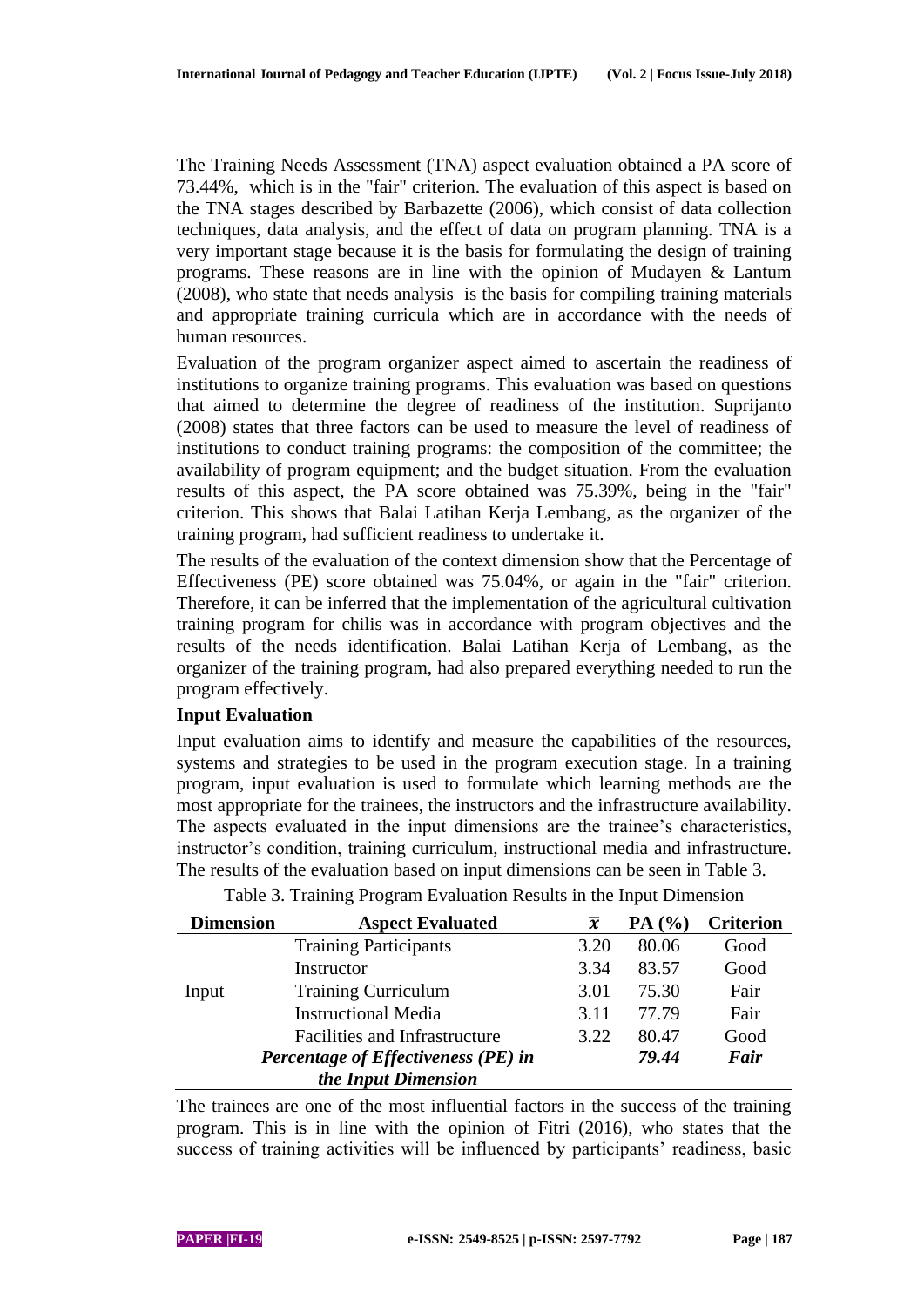skills, motivation, mental and physical abilities, and confidence. Therefore, evaluation of the trainees will be useful in identifying their characteristics before the program and preparing aspects that are still lacking in them. Evaluation of the participant aspect obtained a PA score of 80.06%, or a "good" criterion. This indicates that the trainees were well prepared to follow the training program.

Evaluation of the training instructor aspect obtained a PA score of 83.57%, also falling into the "good" criterion. This indicates that the training instructor for the agricultural training program of chili cultivation was qualified to carry out the training. Instructor training is one component that is very influential on the success of a training program. Based on the answers of the respondents, it was discovered that the instructor had good mastery of the material, that his delivery of the materials was easy to understand, and that he had good ability in learning management. Instructors are also able to choose methods and instructional media in accordance with the trainee's characteristics. The results of the aspects of instructor characteristics are in accordance with Hasibuan's theory (2011), which explains that the requirements for becoming an instructor include teaching skills, communication skills, personality authority, social skills, technical competence and emotional stability.

The curriculum used in chili cultivation agricultural training is a new one, developed by agricultural vocational training instructors. The curriculum in this training program was assessed by the trainees as being sufficient for use. From the results of the questionnaires, it was discovered that the comprehensiveness of the curriculum component, as well as its suitability for the objectives of the program, were considered good by the trainees. However, the evaluation method used was considered less appropriate to the trainee's characteristics The evaluation of the curriculum component is certainly in accordance with Oemar Hamalik's theory (2001), which states that the program curriculum should at least comprise the program objectives, training materials, methods used, the curriculum organization and the evaluation methods used.

The learning media were assessed by the trainees as being adequate, as can be seen in the PA score of 77.79%, which is in the "fair" criterion. The respondents noted that the learning media felt less appropriate to their characteristics. However, in general the learning media used were in accordance with the objectives of the program, were effective and safe to use, and were of good quality. The assessment of the instructional media was in accordance with Akbar's theory (2011), which explains that the principles in choosing instructional media are that they should be in accordance with the program objectives and the character of the participants, effective and safe in usage and of good quality.

The facilities and infrastructure aspect obtained a PA score of 80.47%, corresponding to the "good" criterion. This indicates that the condition of the facilities and infrastructure owned by Balai Latihan Kerja Lembang in conducting the training was good. The results of the observation also indicate that the condition of the classroom, practice room and dormitory was good and that they were ready to use, along with the facilities contained in them. The presence of adequate facilities and infrastructure will certainly support the implementation of a good training program.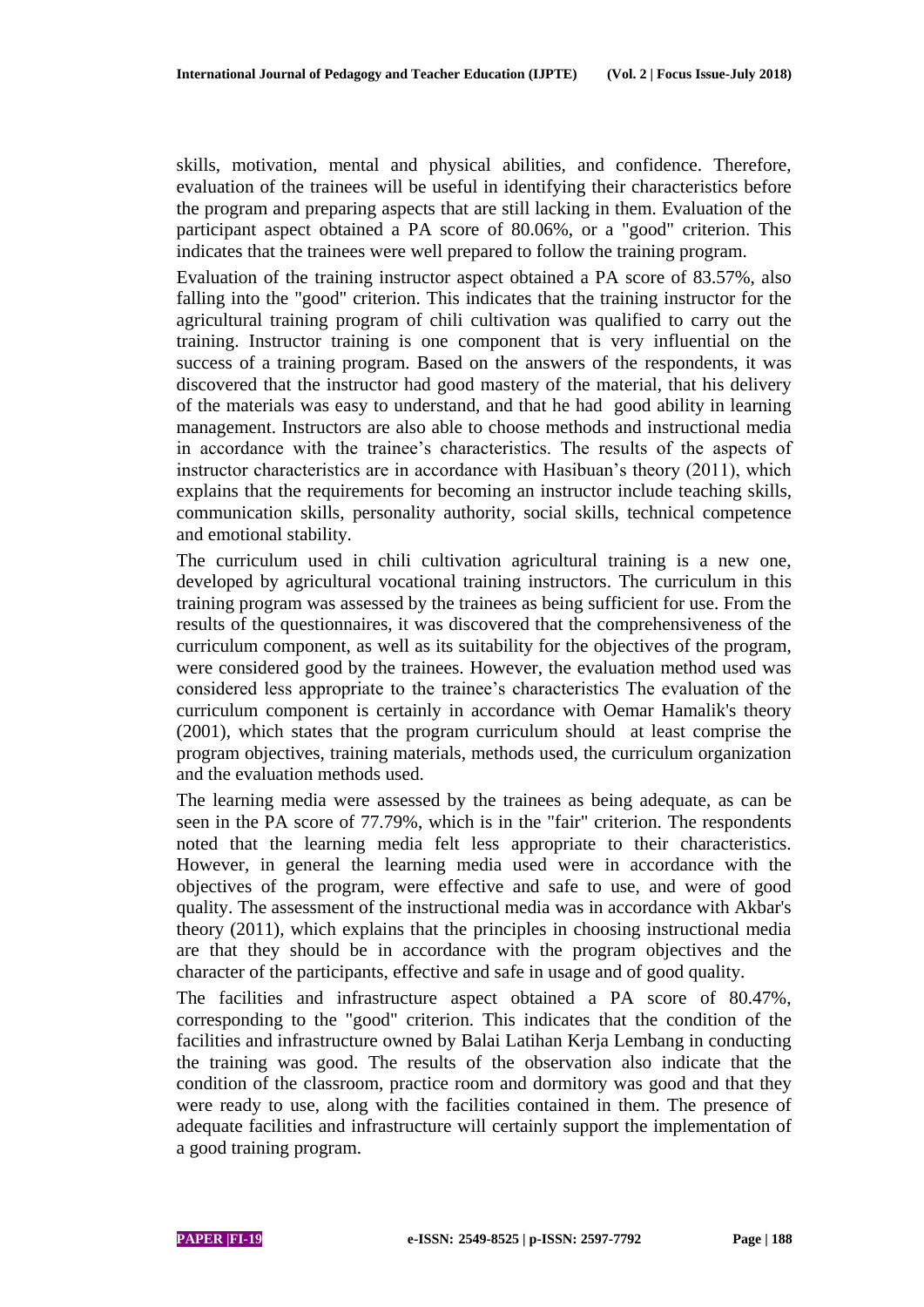The results of the evaluation based on input dimensions obtained a PE score of 79.44%, which is in the "fair" criterion. From this, it can be inferred that the program readiness aspects, including the trainees, instructors, program curriculum, learning media, and facilities and infrastructure, were in an adequate condition and ready for the training program.

#### **Process Evaluation**

Process evaluation aimed to record every activity undertaken during the training program. It was beneficial in assessing the implementation of the learning process and ascertaining the conformity of the curriculum with the learning implementation. The aspects evaluated in the process dimension were the implementation of learning, including the use of lecture methods, discussion methods, demonstration methods, question and answer methods, practical methods, and field visit methods, as well as evaluation of learning outcomes. The results of the evaluation of the process dimension can be seen in Table 4.

| <b>Dimension</b> | <b>Aspect Evaluated</b>                | $\overline{\mathbf{x}}$ | PA(%) | <b>Criterion</b> |
|------------------|----------------------------------------|-------------------------|-------|------------------|
|                  | Lecture method                         | 3.23                    | 80.79 | Good             |
|                  | Question and answer method             | 3.15                    | 78.75 | Fair             |
|                  | <b>Discussion Method</b>               | 3.37                    | 84.35 | Good             |
| Process          | <b>Demonstration Method</b>            | 3.23                    | 80.79 | Good             |
|                  | <b>Practice Method</b>                 | 3.13                    | 78.13 | Fair             |
|                  | <b>Field Visiting Methods</b>          | 2.92                    | 72.92 | Fair             |
|                  | <b>Evaluation of Learning Outcomes</b> | 3.02                    | 75.52 | Fair             |
|                  | Percentage of Effectiveness (PE)       |                         | 78.75 | Fair             |
|                  | in Process Dimensions                  |                         |       |                  |

Table 4. Training Program Evaluation Results in the Process Dimension

The evaluation process in the training program focussed more on the learning methods chosen by the instructor. Some learning methods had been planned in the program curriculum, and some were not planned. Evaluation of the learning methods aimed to determine the level of effectiveness of the methods used in learning. Learning execution using the lecture method was good, as proven by the PA score obtained of 80.79%. The success of a lecture method is strongly influenced by the ability of the instructor to deliver the material, as well as the management of the class. This is in accordance with Suprijatno (2008), who explains that the lecture method is the oral presentation of the speaker to the participants using organized thoughts and ideas.

The question and answer method was assessed by the training participants to be quite effective for use in learning. This method is usually used in conjunction with other methods such as lectures and discussions. The success of the question and answer method is influenced by the ability of the instructor to answer any questions asked by the trainees, or vice versa. This is in line with Sutikno's theory (2014), which explains that the question and answer method is a way of presenting lessons in the form of questions that must be answered, especially from teachers to learners, but it can also be from learners to teachers.

The discussion method was the most effective method used in this training, as shown by the PA score of 84.35%. The success of this method can be seen from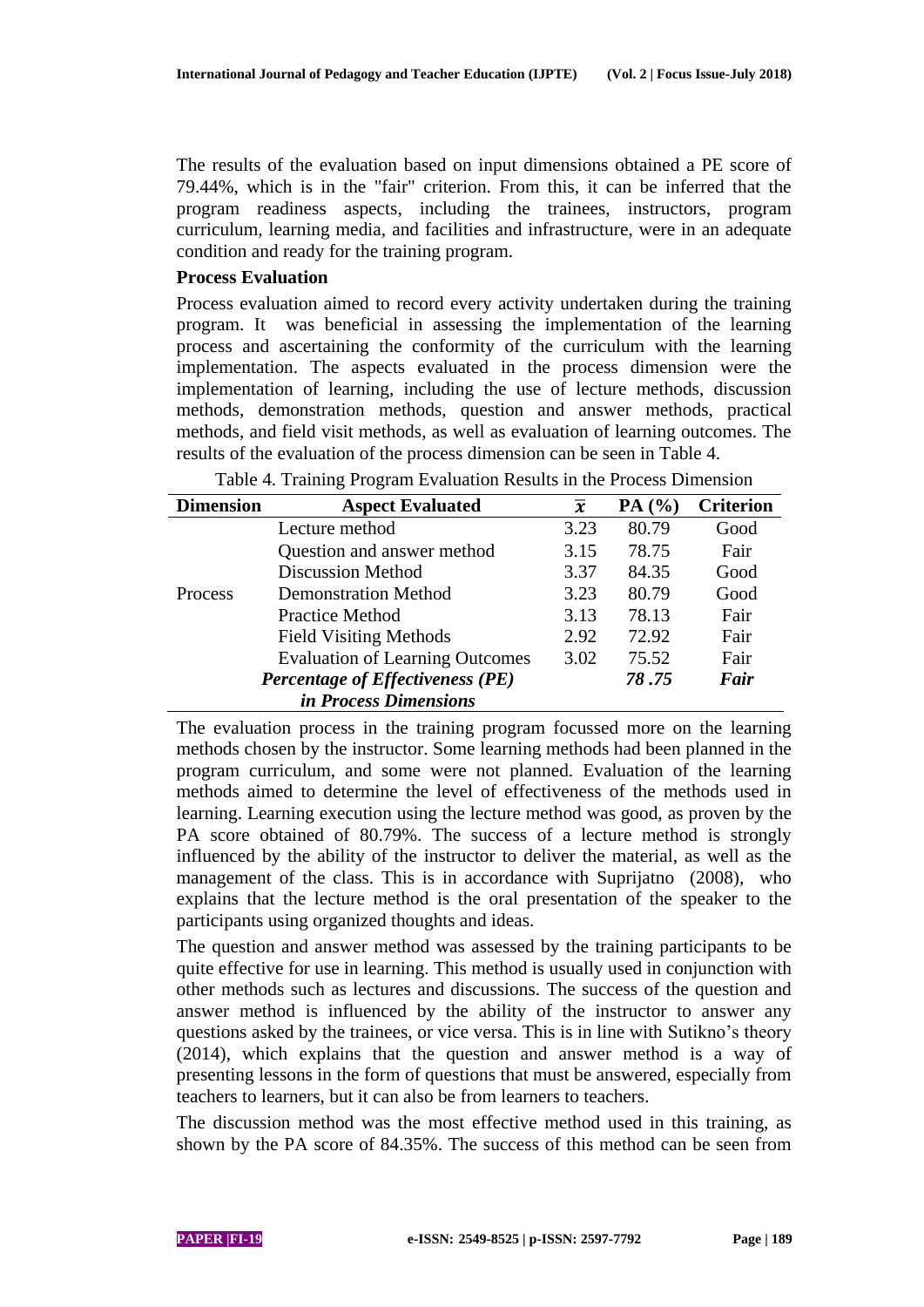the participants' interaction in discussions, achievement of the purpose of the discussion, the participants' obedience with the agreed rules, and their experience and emotional involvement. This is in accordance with Gulo's theory (2002), which posits that the features of a well-conducted discussion include the existence of interaction between members, leadership, goals to be achieved, norms to be obeyed, and emotional involvement.

Demonstration and practice are two methods that are usually interrelated, starting with a demonstration of the structure, followed by practice by the trainees. The instructor is very instrumental in the demonstration method and participants play an important role in practice. The demonstration method was assessed as being better by the participants than the practice method. The training instructor was a master of the tools and materials used in the demonstration method, so its effectiveness was good. This is in accordance with Sanjaya's theory (2010), which states that demonstration is the presentation of the lesson by demonstrating and displaying a particular process, situation or object, whether real or artificial to the trainees. However, in the practice method not all trainees have the chance to participate because of limited time, so only a few have the opportunity to practise.

Field visits are a method that has not been written into the curriculum, but the trainees assessed it as being quite effective. In this method, the trainees were taken to the agricultural training centre in Cibodas, Lembang, West Bandung. The lack of availability of what was to be observed was one of the reasons why this method was not rated better than the other methods. This is in accordance with Suprijanto (2008), who states that the field visit method is the activity of taking groups to a special place in order to observe a situation, activity or practice, to meet people, or to experience objects that cannot be taken to a classroom or meeting place for a short period of time.

Evaluation of the learning outcomes was the last stage of the training program. This activity aimed to measure the level of achievement of the program objectives set. The learning outcomes were evaluated as fairly adequate by the trainees, as can be inferred from the PA score of 78.75%. The technique of data evaluation collected in the form of written examinations was considered less appropriate for the nature of the trainees, while the delivery of the evaluation result data could be well understood by the participants. The evaluation stage of the learning outcomes is clearly in accordance with Sudjana's theory (2014), which explains that evaluation is a systematic activity for collecting, processing, analyzing and presenting data as input for decision-making on a particular issue.

The result of the evaluation of the process dimension obtained a PE score of 78.75%, in the "fair" criterion. This indicates that the learning method used in the agricultural training of chili cultivation was considered effective enough. In addition, the evaluation process of the learning outcomes was also considered to be sufficiently appropriate to use to measure the learning outcomes of the trainees.

# **Product Evaluation**

Product evaluation aims to describe the learning outcomes of training participants and from the learning outcomes, the success rate of training programs can be observed. Product evaluation in this training is adjusted to the objective of program that is to improve the ability of the trainees including knowledge aspect,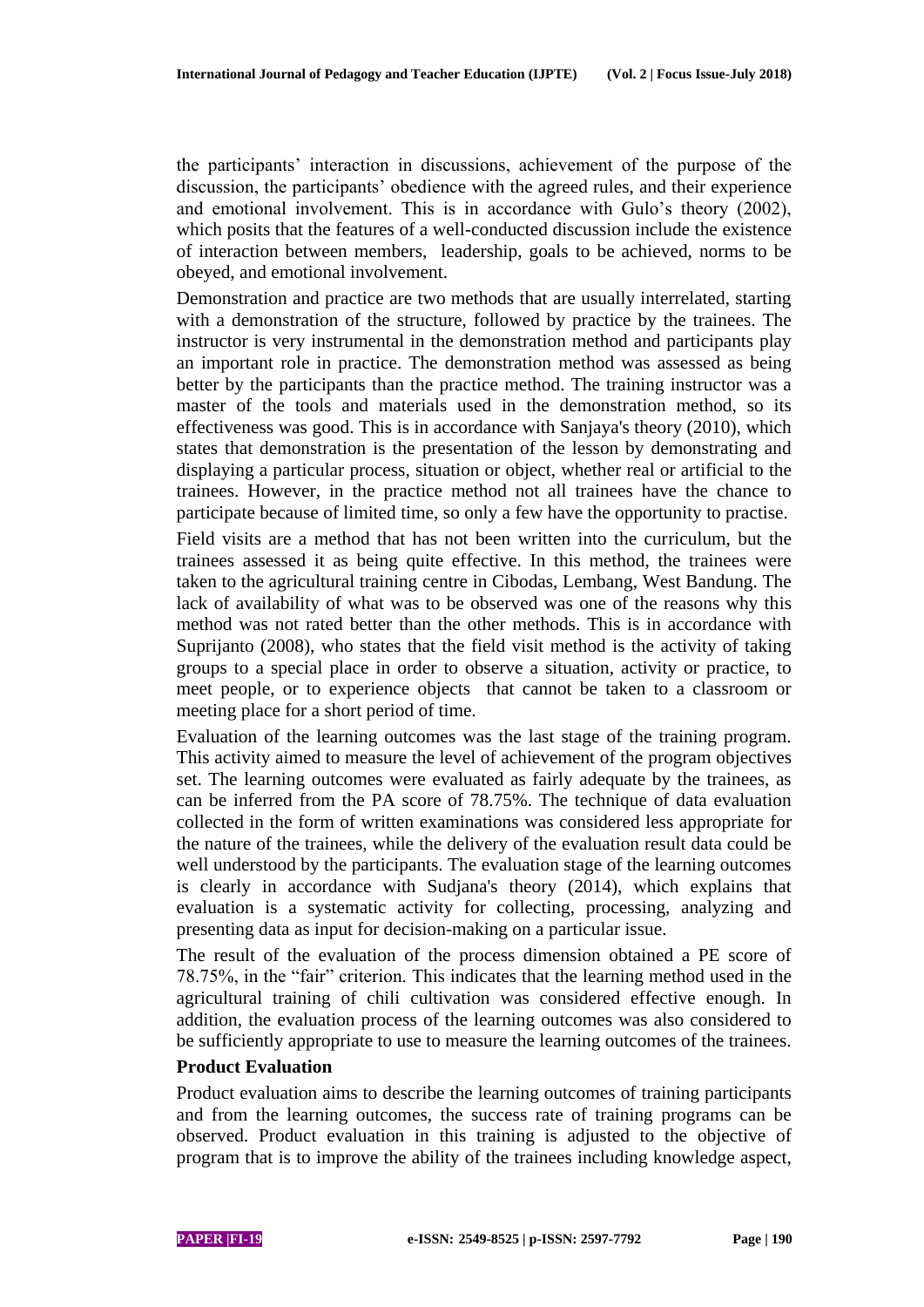work attitude, and skill. The result of evaluation on product dimension can be seen in following table:

| <b>Dimension</b>                                | <b>Aspect Evaluated</b> | $\boldsymbol{x}$ | PA(%) | <b>Critrion</b> |
|-------------------------------------------------|-------------------------|------------------|-------|-----------------|
|                                                 | Knowledge               | 3.19             | 79.69 | Fair            |
| Product                                         | <b>Work Attitude</b>    | 3.47             | 86.72 | Good            |
|                                                 | <b>Skills</b>           | 3.22             | 80.47 | Good            |
| Percentage of Effectiveness (PE) in the Product |                         |                  | 82.29 | Good            |
|                                                 | <b>Dimension</b>        |                  |       |                 |

Table 5. Evaluation Results of the Training Program in the Product Dimension

Product evaluation was based on the objectives of training program implementation, which are to improve the competence or expertise of society, including improving knowledge, skills and attitudes in accordance with the relevant training field. In line with this, product evaluation strives to measure learning outcomes based on aspects of knowledge, work attitude and skills. This corresponds to Bloom's theory (2007), which divides learning outcomes into three domains: cognitive, affective and psychomotor. Learning outcomes in all three aspects showed a PE score of 82.29%. This suggests that the objectives of the training program to improve knowledge, work attitude and skills have been achieved successfully. The results of the documentation study of the trainees' learning outcomes also show a similar outcome, with an average score of 93.22.

# **CONCLUSIONS AND RECOMMENDATIONS**

Based on the results of the evaluation, it can be concluded that the agricultural training program on chili cultivation can be considered as successful. This is shown from the PE score in the context dimension of 75.04%, in the "fair" criterion; in the input dimension of 79.44%, also in the "fair" criterion; in the process dimension of 78.75%, similarly in the "fair" criterion; and in the product dimension of 82.29%, in the "good" criterion.

The chili agricultural training program, based on the evaluation results, can be continued and run again with some improvements. The recommendation made in the context dimension is that the objective of the training program should be forwarded to the participants in advance, so that they know the purpose of their training; moreover, the involvement of participants in the TNA process is also necessary for the program to be organized according to the needs of the participants. In the input dimension, it is recommended that the curriculum aspect be improved; that is, by incorporating methods that were previously incidental into the curriculum. In the process dimension, it is recommended that the methods to be used in the learning be prepared, especially those methods that are incidental, in order to keep the program running appropriately. In the product aspect, is recommended that the learning outcomes of trainees be used as one of the considerations in subsequent program planning.

# **ACKNOWLEDGEMENTS**

The authors would thank to Aan Subhan, S.Pd., head of Balai Latihan Kerja Lembang, who gave permission to conduct the research. Thanks also to Yudi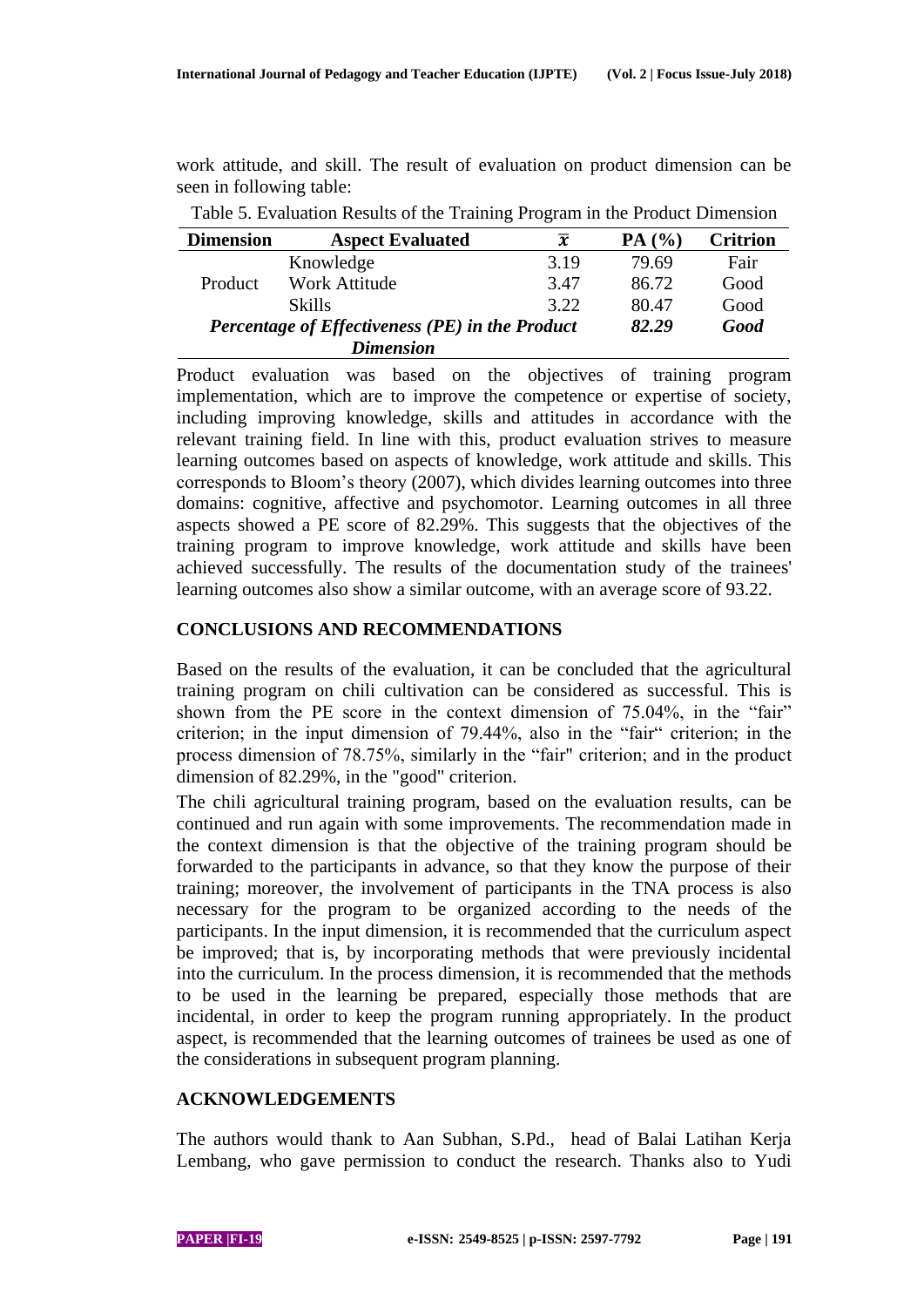Rusdiyanto, S.P., a training instructor, who helped a lot during the research process, as well as to all the participants in the agricultural chili cultivation training program, who willingly acted as respondents in the research.

#### **REFERENCES**

- Akbar, S. (2011). *Instrumen Perangkat Pembelajaran.* Bandung: Remaja Rosdakarya.
- Alvarez, K., Salas, E., & Garofano, C. M. (2004). An Integrated Model of Training Evaluation and Effectiveness. *Human Resource Development Review*, 3(4), 385-416. doi: 10.1177/1534484304270820.
- Barbazette, J. (2006). *Training Needs Assessment: Method, Tools, and Techniques.* San Francisco: Pfeiffer.
- Fitri, R (2016). Pengaruh Pelatihan Terhadap Kinerja Karyawan Pada Pt. BNI Syariah Cabang Utama Kota Pekanbaru. *JOM FISIP*, 3(2): 1-9.
- Gulo, W. (2002). *Strategi Belajar Mengajar.* Jakarta: PT Grasindo.
- Hamalik, O. (2001). *Proses Belajar Mengajar.* Jakarta: Bumi Aksara.
- Hasibuan, S.P.M. (2011). *Manajemen Dasar, Pengertian, dan Masalah.* Jakarta: CV. Haji Masagung.
- Khalid, M.M., Chaudhry, A. R., & Muhammad, A. (2012). Exploring The Link Between Kirkpatrick (KP) and Context, Input, Process and Product (CIPP) Training Evaluation Models, and its Effect on Training Evaluation in Public Organizations of Pakistan. *Journal of Business Management*, 6(1): 274-279.
- Kuo, L.H., C. Ray Diez, Shi, J. L., Hua, L. T., & Tien, S. T. (2010). Using the Context, Input, Process and Product Model To Assess An Engineering Curriculum. *World Transactions on Engineering and Technology Education*, 8(3), 256-261.
- Kuo, L.H., Huei, M.W., Li, M. C., Ming, C. W., Miao, K.H., & Hung, J.Y. (2012). An Evaluation Model of Integrating Emerging Technology into Formal Curriculum. *International. Journal of Education and Information Technologies*, 6(3), 250-259.
- Mudayen, Y.M.V., & Lantum, A.K. (2008). Needs Assessment Pelatihan Pengembangan SDM Pendukung Pariwisata Kabupaten Bantul. *Jurnal Ekonomi dan Pendidikan*, 5(1): 1-17.
- Notoatmodjo, S. (2003). *Pendidikan Dan Perilaku Kesehatan.* Jakarta: Rineka Cipta.
- Regulation of the Minister of Manpower of the Republic of Indonesia Number 21 of 2015 on Organization and Working Procedures of Technical Implementation Unit of the Field of Work Training.
- Regulation of the Minister of Manpower and Transmigration of the Republic of Indonesia number 8 of 2014 on Guidelines for the Implementation of Competency Based Training.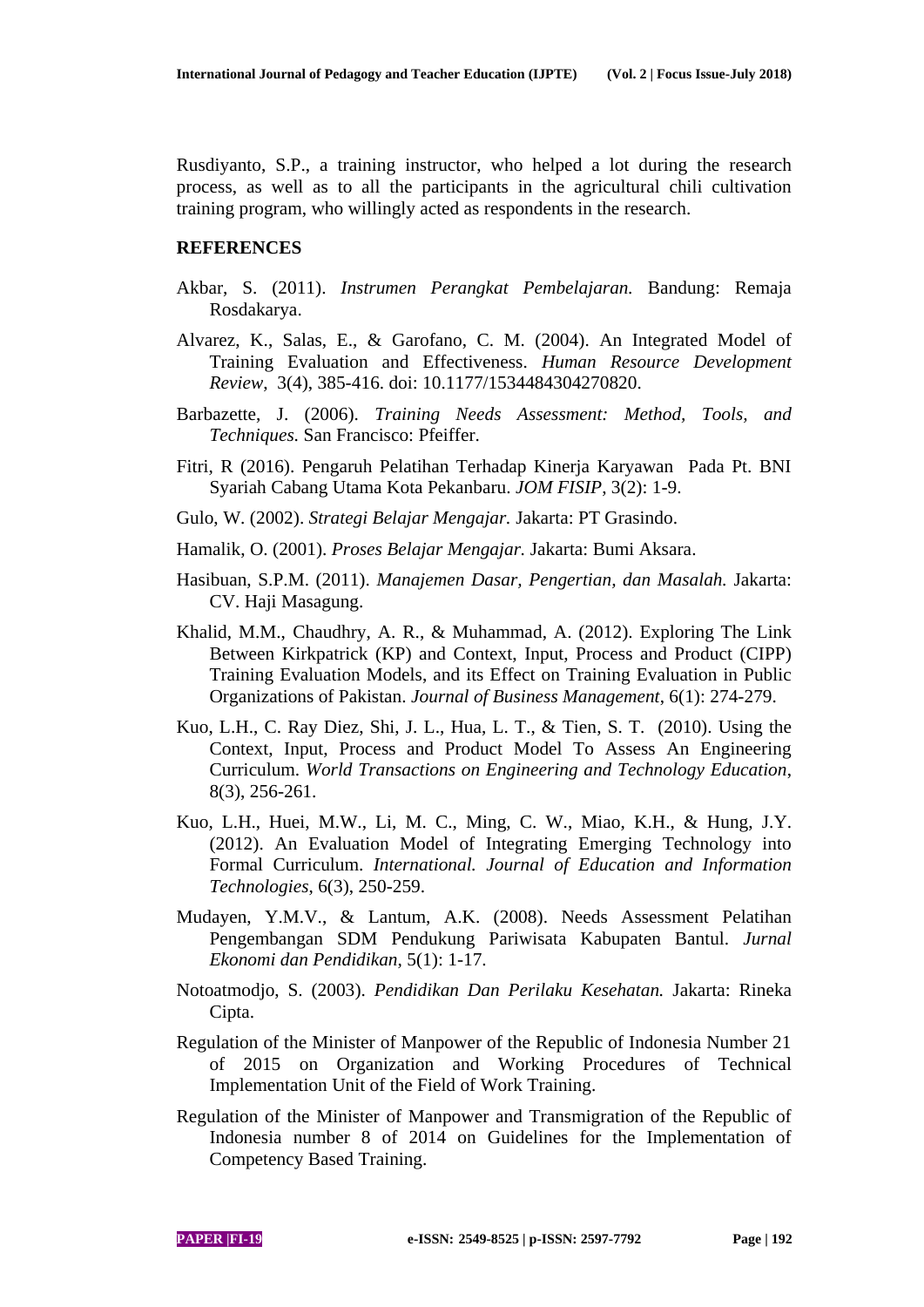Rifa'i, A. (2007). *Evaluasi Pembelajaran.* Semarang: UNNES Press.

- Sanjaya, W. (2010). *Strategi Pembelajaran Berorientasi Standar Proses Pendidikan.* Jakarta: Kencana.
- Stufflebeam, D. L. (1971). The use of experimental design in educational evaluation. *Journal of Educational Measurement*, 8(4), 267-274.
- Sudjana, D. (2014). *Evaluasi Program Pendidikan Luar Sekolah.* Bandung: PT Rosdakarya.
- Sugiyono. (2013). *Metode Penelitian Kuantitatif dan Kualitatif dan R & D.*  Bandung: Alfabeta.
- Sundoyo, H., T. Sumaryanto, & Dwijanto. (2012). Evaluasi Program Pendidikan Sistem Ganda Berdasarkan Stake Countenance Model. *Innovative Journal of Curriculum*, 1(2), 69-73.
- Suprijanto. (2008). *Pendidikan Orang Dewasa "Dari Teori Hingga Aplikasi".* Jakarta: PT. Bumi Aksara.
- Sutikno, M. S. (2014). *Metode Dan Model-Model Pembelajaran.* Lombok: Holistica.
- Tokmak, H.S., Baturay, H. M., & Fadde, P. (2013). Applying the Context, Input, Process, Product Evaluation Model for Evaluation, Research, and Redesign of an Online Master's Program. *The International Review of Research in Open and Distance Learning,* 14(3), 273-293. doi: 10.19173/irrodl.v14i3.1485.
- Topno, H. (2012). Evaluation of Training and Development: An Analysis of Various Models. *IOSR Journal of Business and Management (IOSR-JBM)*, 5(2), 16-22.
- Widoyoko, E. P. (2016). *Evaluasi Program Pembelajaran Panduan Praktis Bagi Pendidik dan Calon Pendidik.* Yogyakarta: Pustaka Pelajar.
- Zhang, G., Nancy, Z., Robin, G., Debbie, M., Jennifer, W., Christine, S., & Katherine, M. (2011). Using the Context, Input, Process, and Product Evaluation Model (CIPP) as a Comprehensive Framework to Guide the Planning, Implementation, and Assessment of Service-learning Programs. *Journal of Higher Education Outreach and Engagement,* 15(4), 57-83.